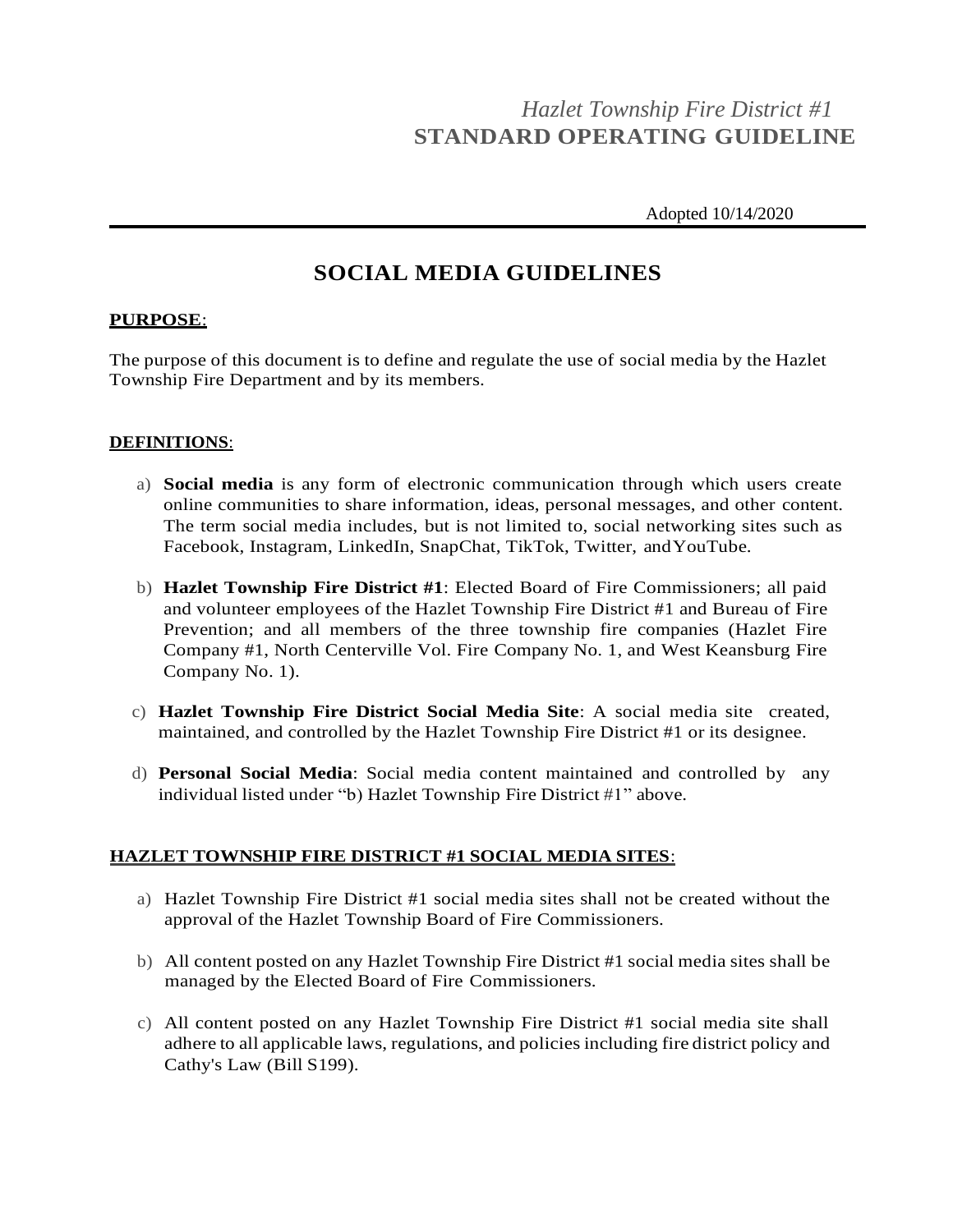## *Hazlet Township Fire District #1* **STANDARD OPERATING GUIDELINE**

### **GUIDELINES FOR PERSONAL SOCIAL MEDIA**:

- a) No information, videos, or pictures gathered while actively on an emergency call, assignment, or training for the Hazlet Township Fire Dept. may be posted in any format without the approval of all three Township Fire Chiefs.
- b) The Fire Department Chiefs will be permitted to capture images or video recordings for the purpose of positively and properly promoting the Hazlet Township Fire District #1. However, all related rules, regulations, guidelines, and laws are to be followed.
- c) Content of any kind that negatively portrays the Hazlet Township Fire District #1, Hazlet Township Fire Department, or the Department's partner agencies, neighboring fire departments, or towns, is strictly prohibited. Content that is unprofessional, derogatory, unethical, dishonorable, or otherwise displays an undesirable, harmful, and destructive public perception is also strictly prohibited.
- d) Any and all content on personal social media accounts belonging to a member or employee of the Hazlet Township Fire District #1 is a direct reflection of the individual, and of the Hazlet Township Fire District #1. All posts are to be professional and not in a manner that brings discredit or dishonor to the Fire District.
- e) Hazlet Township Fire District #1 confidential or proprietary information is not to be photographed, posted, or shared in any manner.
- f) No materials that could reasonably be considered to represent the views or positions of Hazlet Township Fire District #1 are to be photographed, posted, orshared in any manner.
- g) Photographs displaying Hazlet Township Fire District #1 logo's, fire apparatus, fire company equipment, fire company property, and related images that are in any way connected to the Hazlet Township Fire District #1 are to be displayed in a respectful and positive manner.
- h) The Hazlet Township Fire District #1, Elected Board of Fire Commissioners reserve the right to request any post be removed from a member or employee's personal social media site(s) if it displays inappropriate or non-approved fire district images or any fire district intellectual property. This includes all items listed above under "g" above.
- i) Social media content shall adhere to all applicable laws, regulations, and Hazlet Township Fire District #1 guidelines, including Cathy's Law, Bill S199.